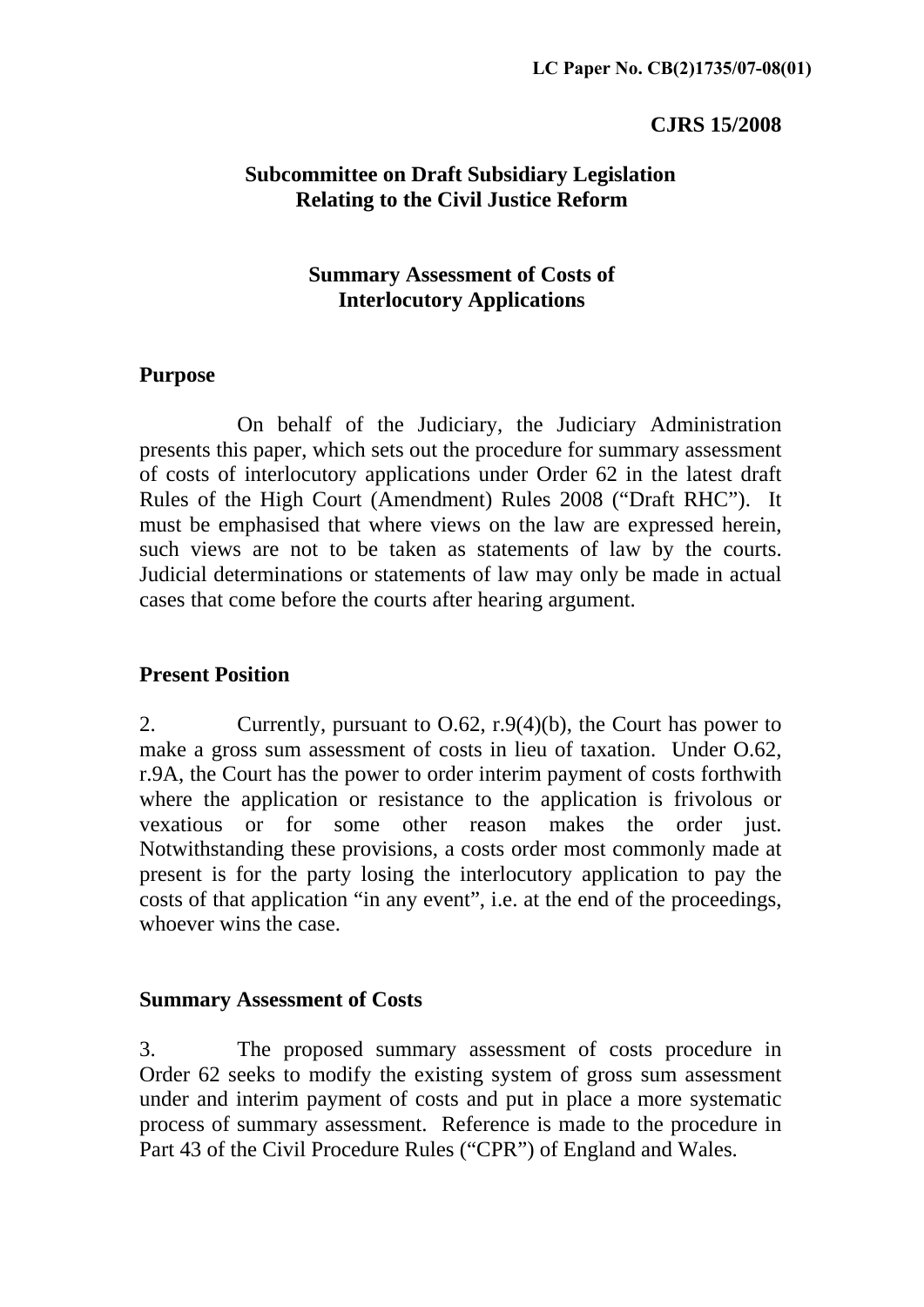4. Amendments are proposed to O.62 to provide for summary assessment of costs, whereby the Court is empowered, when disposing of an interlocutory application, to (i) make an assessment of costs payable in a summary and broad-brush way, rather than through a process of taxation whereby every item of costs in the receiving party's bill of costs is potentially subject to challenge, and (ii) order that the payment be made promptly, such as 14 days after the order, unless otherwise directed by the Court. The first feature aims to dispense with the present elaborate and lengthy taxation procedures, thereby saving time and costs. The second feature is aimed at discouraging unwarranted interlocutory applications.

# **Proposed Amendments for Summary Assessment of Costs**

5. Specifically, the proposed O.62, r.9A empowers the Court, when disposing of an interlocutory application, to (i) make a summary assessment of costs in lieu of taxation; (ii) make a provisional summary assessment of costs subject to the right of either party to have the costs taxed; or (iii) order a taxation at the end of the action.

6. Where the Court has made a provisional summary assessment of the costs, either party is entitled to insist on a taxation of the costs – O.62, r.9A(2). Upon taxation, if the taxed costs equals the amount summarily assessed, no further amount is payable in respect of the taxed  $costs - 0.62$ , r.9A(3)(a). If the party seeking the taxation succeeds in having the sum assessed adjusted in his favour (either, by having to pay less if he is the paying party, or being awarded a higher amount, if the receiving party), he should be entitled to have the payment consequential to the summary assessment adjusted accordingly  $-$  O.62, r.9A(3)(b)-(c). However, if he fails to achieve a favourable adjustment or if the adjustment is not significant so that the costs of the full taxation are disproportionate to the benefits gained, he may be ordered to bear the costs of the taxation  $-$  O.62, r.9A(4).

# **Time for Payment of Costs Summarily Assessed**

7. The costs summarily assessed shall usually be paid within 14 days of the date of the order, unless the Court orders otherwise. See O.62, r.9B.